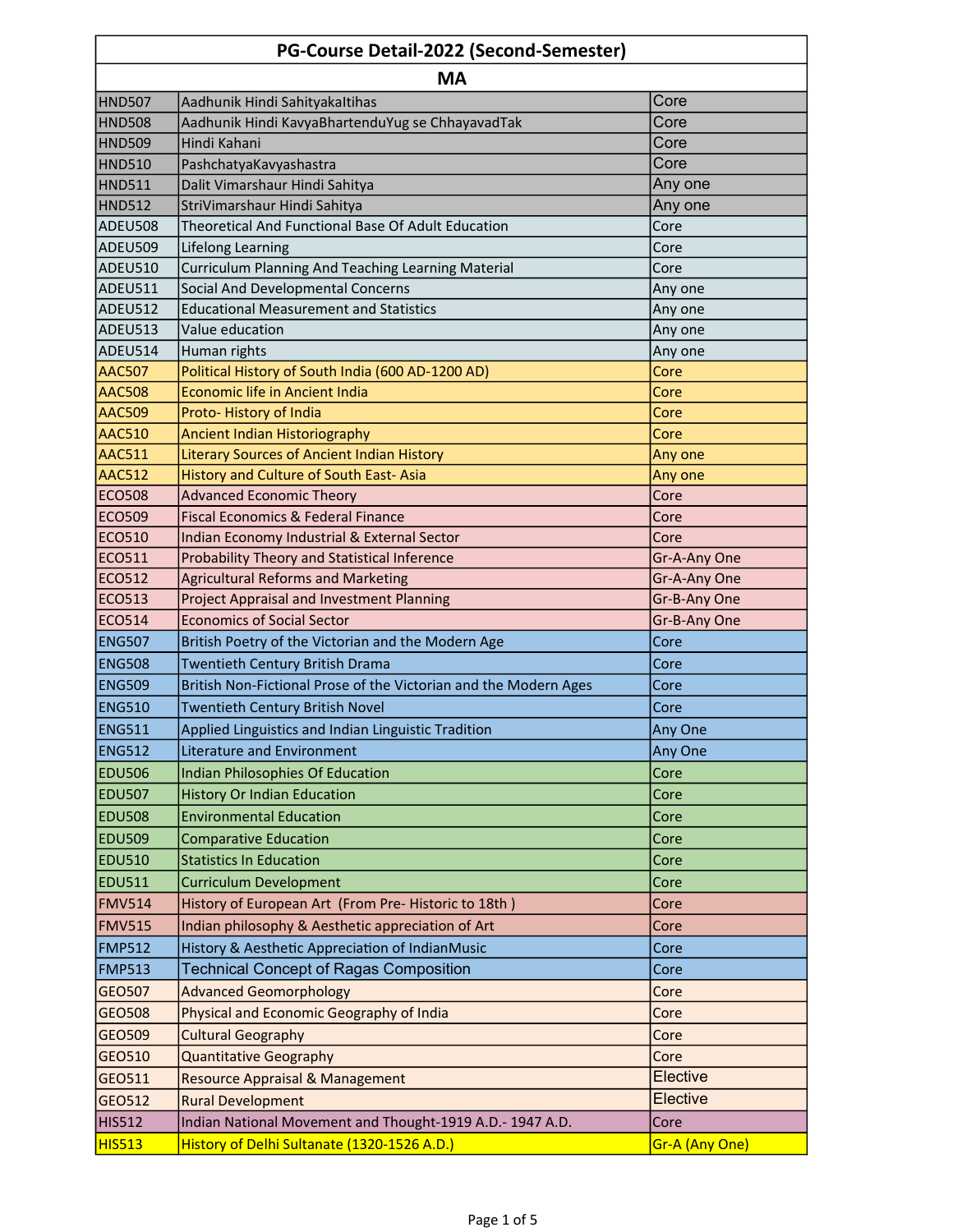| <b>HIS515</b>  | Development of Art in Medieval India (1200-1700)                                    | Gr-A (Any One)     |
|----------------|-------------------------------------------------------------------------------------|--------------------|
| <b>HIS516</b>  | Marginal Society, Reform Movement and Development of Education (19th Gr-B (Any One) |                    |
| <b>HIS517</b>  | History of Europe (1815-1871)                                                       | Gr-A (Any One)     |
| <b>HIS518</b>  | History of Europe (1919-1945)                                                       | Gr-B (Any One)     |
| <b>HIS519</b>  | History of the United States of America-1865 A.D. 1945 A.D.                         | Gr-C (Any One)     |
| <b>HIS520</b>  | History of China and Japan-1900 A.D.-1945 A.D.                                      | Gr-A (Any One)     |
| <b>HIS521</b>  | History of Nepal (1846-1960)                                                        | Gr-B (Any One)     |
| <b>HIS522</b>  | History of West Asia (IRAQ, Palestine, Syria and Saudi Arab -1900-1975)             | Gr-C (Any One)     |
| <b>PHIL507</b> | <b>History of Indian Philosophy</b>                                                 | Core               |
| <b>PHIL508</b> | <b>History of Western Philosophy (Ancient &amp; Medieval)</b>                       | Core               |
| <b>PHIL509</b> | <b>Meta-Ethics</b>                                                                  | Core               |
| PHIL510        | <b>Symbolic Logic</b>                                                               | Gr-A (Any One)     |
| PHIL511        | <b>Aesthetics</b>                                                                   | Gr-A (Any One)     |
| PHIL512        | <b>Comparative Religions</b>                                                        | Core               |
| PHED507        | <b>Sports and Exercise Physiology</b>                                               | Core               |
| PHED508        | Scientific Principles of Sports Training                                            | Core               |
| PHED509        | <b>Yogic Sciences</b>                                                               | Core               |
| PHED510        | (a) Sport Technolog                                                                 | Elective (Any One) |
| PHED511        | (b) Sports Management                                                               | Elective (Any One) |
| <b>PSY506</b>  | <b>Advanced Social Psychology</b>                                                   | Core               |
| <b>PSY507</b>  | <b>Qualitative Research Methods</b>                                                 | Core               |
| <b>PSY508</b>  | <b>Environmental Psychology-1</b>                                                   | Core               |
| <b>PSY509</b>  | Neuro-Physiological Bases of Psychological Process                                  | Core               |
| <b>SANS506</b> | Ved evam upnishad                                                                   | Core               |
| <b>SANS507</b> | Pali Prakrat evam upbhransh                                                         | Core               |
| <b>SANS508</b> | <b>Bhartiya Darshan</b>                                                             | Core               |
| <b>SANS509</b> | Kavya Evam Kavyashastra                                                             | Core               |
| <b>SANS510</b> | Vyakran                                                                             | Core               |
| <b>SOC507</b>  | <b>Modern Sociological Thought</b>                                                  | Core               |
| <b>SOC508</b>  | Principles and Methods of Data Analysis                                             | Core               |
| <b>SOC509</b>  | Development in India                                                                | Core               |
| <b>SOC510</b>  | <b>Rural Sociology</b>                                                              | Core               |
| SOC511         | Sociology of Mass Communication and Popular Culture                                 | Elective           |
| SOC512         | Sociology of Health                                                                 | Elective           |
| HSCM507        | <b>Maternal and Child Nutrition</b>                                                 | Core               |
| HSCM508        | Elements of Woven and Knitted Designs                                               | Core               |
| HSCM509        | <b>Extension Management and Media Production</b>                                    | Core               |
| HSCM510        | Child Human Rights and Gender                                                       | Core               |
| <b>URD506</b>  | Adbi Nazar                                                                          | Core               |
| <b>URD507</b>  | <b>Urdu Novel</b>                                                                   | Core               |
| <b>URD508</b>  | Urdu Masnavi                                                                        | Core               |
| <b>URD509</b>  | Jadid Urdu Gazal                                                                    | Core               |
| <b>URD510</b>  | <b>Urdu Nazm</b>                                                                    | Core               |
| <b>POL506</b>  | <b>History of Medieval &amp; Modern Political Thought</b>                           | Core               |
| <b>POL507</b>  | <b>Modern Political Analysis</b>                                                    | Core               |
| <b>POL508</b>  | <b>Advance Public Administration</b>                                                | Core               |
| <b>POL509</b>  | <b>Constitutional Development of India</b>                                          | Core               |
|                | <b>Research Methodology</b>                                                         | Core               |
| <b>POL510</b>  |                                                                                     |                    |

| <b>CHE507</b> | Analytical Chemistry | <b>ICore</b> |
|---------------|----------------------|--------------|
|---------------|----------------------|--------------|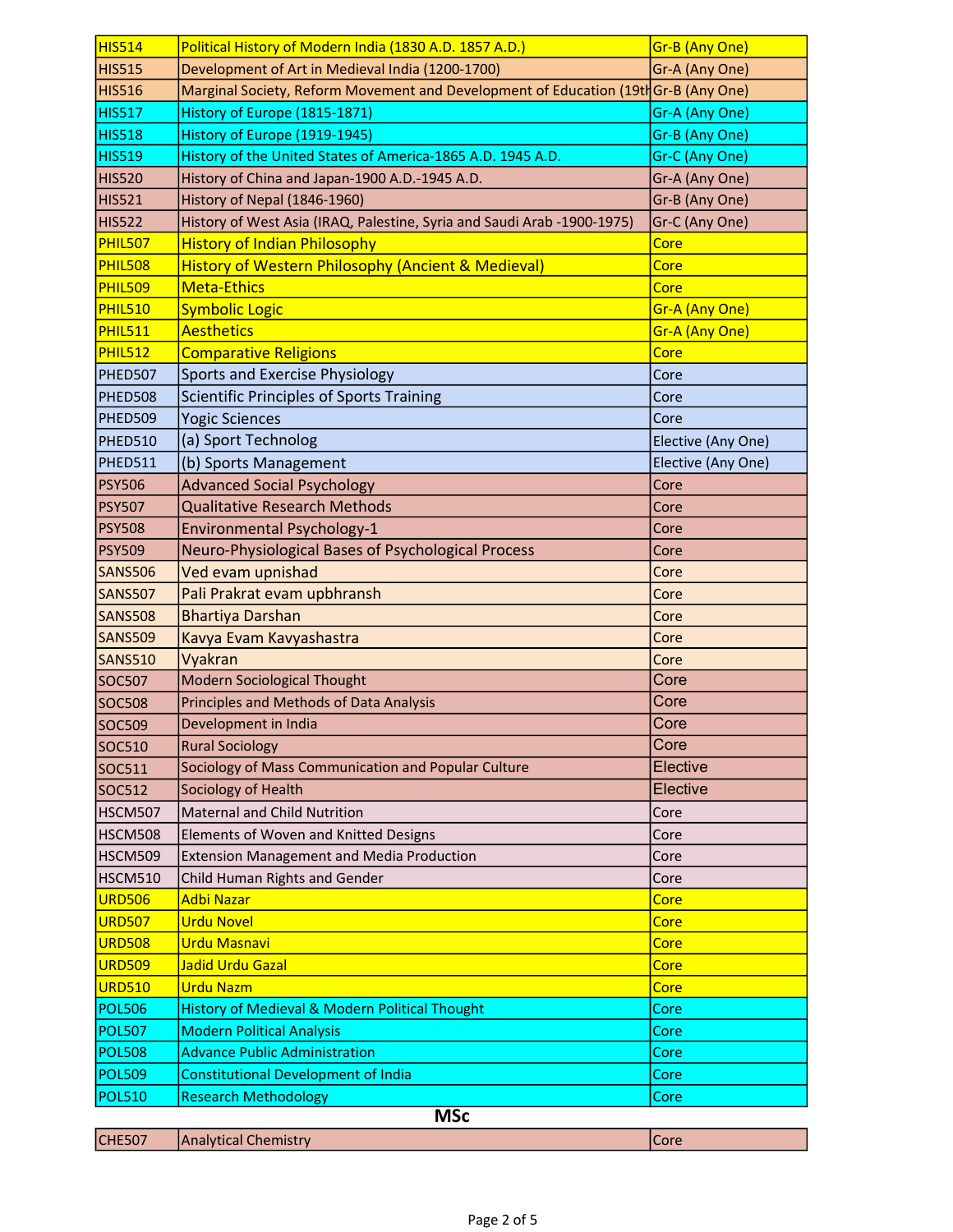| <b>CHE508</b>  | <b>Thermodynamics and Electrochemistry</b>               | Core                    |
|----------------|----------------------------------------------------------|-------------------------|
| <b>CHE509</b>  | <b>Transition Elements</b>                               | Core                    |
| <b>CHE510</b>  | <b>Natural Products</b>                                  | Core                    |
| <b>DSS507</b>  | Evolution and Development of Indian Art of war (SCP+VKS) | Core                    |
| <b>DSS508</b>  | India's National Security Spectrum & Challenges (JK+VK)  | Core                    |
| <b>DSS509</b>  | Conflict and Media (HKS+AY)                              | Core                    |
| <b>DSS510</b>  | Economic Aspects of war (PKY+PKS)                        | <b>Subject Elective</b> |
| <b>DSS511</b>  | Evolution and Development of western Art of war          | <b>Subject Elective</b> |
| <b>ELE507</b>  | <b>Control System and Data Acquisition System</b>        | Core                    |
| <b>ELE508</b>  | <b>Electromagnetic Theory and Antenna</b>                | Core                    |
| <b>ELE509</b>  | <b>Advanced Microprocessor and Interfacing</b>           | Core                    |
| <b>ELE510</b>  | <b>Digital Communication</b>                             | Core                    |
| <b>EVS507</b>  | Environmental pollution & monitoring                     | Core                    |
| <b>EVS508</b>  | Environmental impact assessment                          | Core                    |
| <b>EVS509</b>  | Current socio environmental aspects                      | Core                    |
| <b>EVS510</b>  | Environmental microbiology                               | Core                    |
| ZO0507         | <b>Chordates-Origin and Evolution</b>                    | Core                    |
| ZO0508         | Systematics, Biodiversity and Evolution                  | Core                    |
| ZO0509         | <b>Genetics and Cytogenetics</b>                         | Core                    |
| ZO0510         | <b>Developmental Biology</b>                             | Core                    |
| <b>MAT506</b>  | <b>Fields and Modules</b>                                | Core                    |
| <b>MAT507</b>  | <b>Differential Geometry of Manifolds</b>                | Core                    |
| <b>MAT508</b>  | <b>Partial Differential Equations</b>                    | Core                    |
| <b>MAT509</b>  | <b>Operations Research</b>                               | Core                    |
| <b>MAT510</b>  | <b>Fluid Dynamics</b>                                    | Core                    |
| <b>PHY507</b>  | <b>Thermodynamics and Statistical Physics</b>            | Core                    |
| <b>PHY508</b>  | Electromagnetic Theory and Plasma Physics                | Core                    |
| <b>PHY509</b>  | <b>Group Theory and Molecular Spectra</b>                | Core                    |
| <b>PHY510</b>  | <b>Solid State Physics</b>                               | Core                    |
| <b>STAT507</b> | Inference I                                              | Core                    |
| <b>STAT508</b> | <b>Stochastic Processes</b>                              | Core                    |
| <b>STAT509</b> | Theory of Sample Surveys                                 | Core                    |
| <b>STAT510</b> | Multivariate Analysis                                    | Core                    |
| <b>RM507</b>   | <b>Statistics and Computer Application</b>               | Core                    |
| <b>RM508</b>   | <b>Interior Design and Decoration</b>                    | Core                    |
| <b>RM509</b>   | <b>Activity Analysis and Ergonomics</b>                  | Core                    |
| <b>RM510</b>   | <b>Housing Design and Programme</b>                      | Core                    |
| <b>FN507</b>   | <b>Statistics and Computer Application</b>               | Core                    |
| <b>FN508</b>   | <b>Food Microbiology</b>                                 | Core                    |
| <b>FN509</b>   | <b>Food Science</b>                                      | Core                    |
| <b>FN510</b>   | <b>Maternal and child Nutrition</b>                      | Core                    |
| <b>EX507</b>   | <b>Statistics and Computer Application</b>               | Core                    |
| <b>EX508</b>   | <b>Community Organization &amp; Development Theories</b> | Core                    |
| <b>EX509</b>   | <b>Training and Development</b>                          | Core                    |
| EX510          | Programme: Design and Evaluation                         | Core                    |
| CT507          | <b>Statistics and Computer application</b>               | Core                    |
| <b>CT508</b>   | Advances in textile sciences                             | Core                    |
| CT509          | Advance apparel construction                             | Core                    |
| CT510          | Fashion designing and communication                      | Core                    |
| <b>BT507</b>   | Recombinant DNA technology                               | Core                    |
| <b>BT508</b>   | Enzyme Technology                                        | Core                    |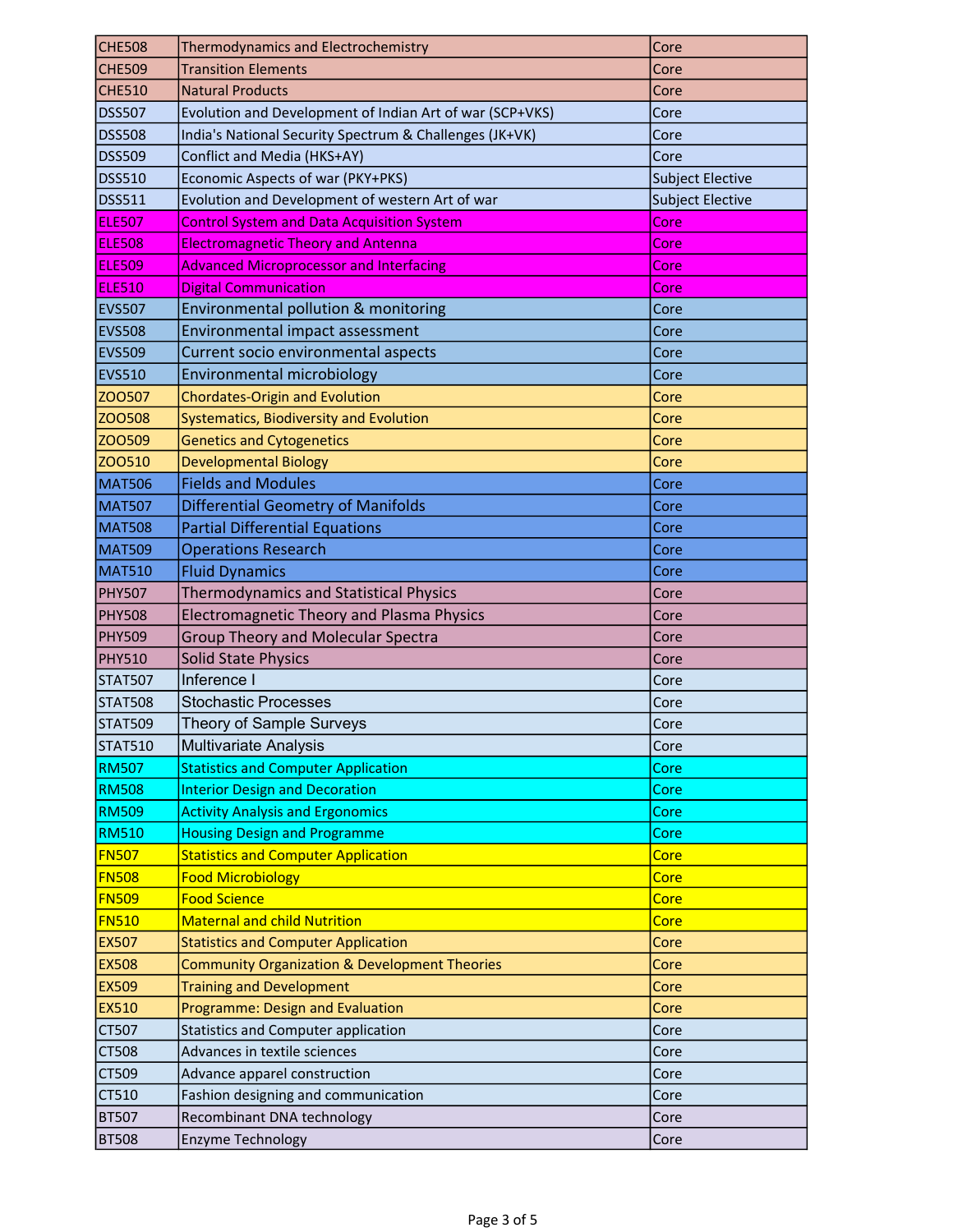| <b>BT509</b>                   | Immunology                                                                             | Core                 |
|--------------------------------|----------------------------------------------------------------------------------------|----------------------|
| <b>BT510</b>                   | <b>Bioinformatics, Biostatistics and Genomics</b>                                      | Core                 |
| <b>BI504</b>                   | <b>Introduction JAVA Programming</b>                                                   | Core                 |
| <b>BI505</b>                   | <b>Introduction To Genomics and Proteomics</b>                                         | Core                 |
| <b>BI512</b>                   | Probability and Information theory                                                     | Opt-Any One          |
| <b>BI513</b>                   | Data structure and algorithms                                                          | Opt-Any One          |
| <b>BI522</b>                   | <b>Biomathematics and Biostatistics</b>                                                | Minor-Any One        |
| <b>BI523</b>                   | <b>Introduction R Programming</b>                                                      | Minor-Any One        |
| <b>PBT504</b>                  | <b>Fundamental Genetics</b>                                                            | Core                 |
| <b>PBT505</b>                  | <b>Plant Physiology and Metabolism</b>                                                 | Core                 |
| <b>PBT512</b>                  | <b>Molecular Modeling and Drug Design</b>                                              | <b>Opt-Any One</b>   |
| <b>PBT513</b>                  | <b>Recombinant DNA technology</b>                                                      | <b>Opt-Any One</b>   |
| <b>PBT522</b>                  | <b>Enzyme Technology</b>                                                               | <b>Minor-Any One</b> |
| <b>PBT523</b>                  | Immunochemistry                                                                        | <b>Minor-Any One</b> |
| MB507                          | Molecular Biology and Genetic Engineering                                              | Core                 |
| <b>MB508</b>                   | Immunology and Cellular Microbiology                                                   | Core                 |
| MB509                          | Medical and diagnostic Microbiology                                                    | Core                 |
| MB510                          | Food Microbiology                                                                      | Core                 |
| IC-504                         | <b>Analytical Chemistry-I</b>                                                          | Core                 |
| IC-505                         | Inorganic Chemistry-II                                                                 | Core                 |
| IC-506                         | Organic Chemistry-II                                                                   | Core                 |
| $IC-513$                       | Medicinal Chemistry-I                                                                  | Any-One              |
| IC-514                         | Polymer Science-I                                                                      | Any-One              |
| $IC-522$                       | Agrochemicals and Organic Fertilisers                                                  | Minor-Any-One        |
| $IC-523$                       | Petrochemicals, Oils & Soaps                                                           | Minor-Any-One        |
| $IC-531$                       | Industrial values and working ethics                                                   | Core                 |
| <b>BOT507</b>                  | Angiosperms I (Taxonomy & Biosystematics)                                              | Core                 |
| <b>BOT508</b>                  | Angiosperms II (Morphology, Embryology and Anatomy)                                    | Core                 |
| <b>BOT509</b>                  | <b>Cytology and Genetics</b>                                                           | Core                 |
| <b>BOT510</b>                  | Soil Science, Phytogeography                                                           | Core                 |
| AQ504                          | Aquatic Animal Health Management                                                       | Core                 |
| AQ505                          | Seed Producation and Hatchery Management                                               | Core                 |
| AQ512                          | <b>Aquaculture Engineering</b>                                                         | Gr-A-Any-One         |
| AQ513                          | Enzymology                                                                             | Gr-A-Any-One         |
| AQ522                          | <b>Biomolecules</b>                                                                    | Minor-Any-One        |
| AQ523                          | <b>Clinical Biochemistry</b>                                                           | Minor-Any-One        |
| FST(503)                       | Instrumentation and analytical Technique                                               | Core                 |
| <b>FST(504)</b>                | <b>Principles of Food Engineering</b>                                                  | Core                 |
| FST(510)                       | <b>Technology of Fruits and Vegetable Processing</b>                                   | Gr-A-Any-One         |
| FST(511)                       | Processing Technology of Milk and milk Products                                        | Gr-A-Any-One         |
| FST(516)                       | Post-Harvest Technology of Horticultural Crop                                          | Minor-Any-One        |
| FST(517)                       | <b>Nutraceuticals and Health Foods</b>                                                 | Minor-Any-One        |
|                                | MSc(Ag)                                                                                |                      |
|                                |                                                                                        |                      |
| <b>EXT522</b><br><b>EXT523</b> | Enterpreneurship development and management in extension<br>Human resource development |                      |
| <b>EXT524</b>                  | Participatory methods fro technology development and transfer                          |                      |
| <b>EXT525</b>                  |                                                                                        |                      |
|                                | Agricultural Journalism                                                                |                      |
| AGRON504                       | Principles and practices of water management                                           |                      |
| AGRON505                       | Principles and practices of soil fertility and nutrient management                     |                      |
| AGRON506                       | Cropping systems and sustainable agriculture                                           |                      |
| AGRON507                       | Agronomy of major cereals and pulses                                                   |                      |